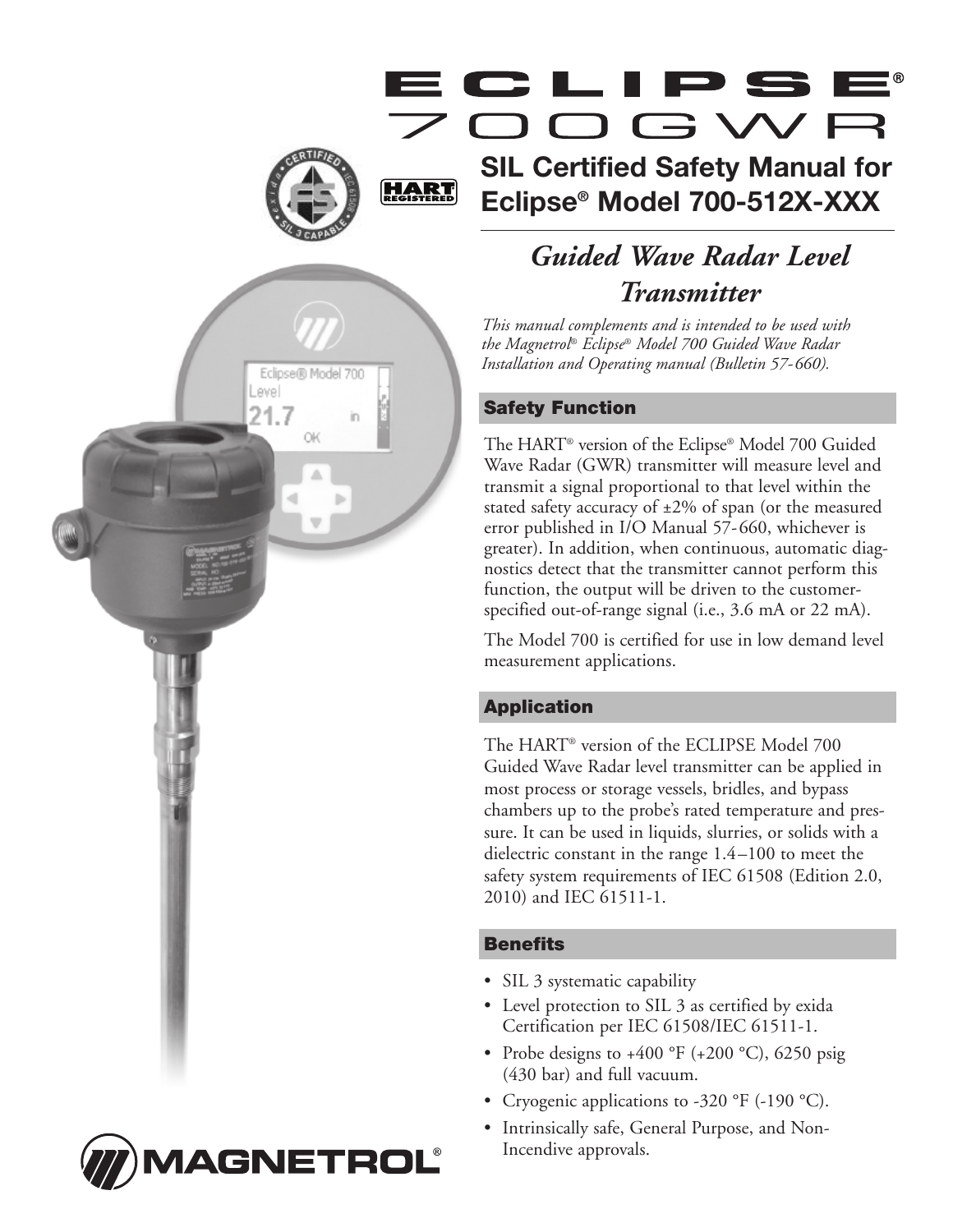

**Eclipse® Model 700 Guided Wave Radar Level Transmitter SIL Safety Manual for Eclipse® Model 700-512x-xxx**

# **Table of Contents**

|  |       | 1.3 Determining Safety Integrity Level (SIL) 3 |
|--|-------|------------------------------------------------|
|  |       |                                                |
|  |       |                                                |
|  |       | 3.1 Miscellaneous Electrical Considerations 5  |
|  |       |                                                |
|  |       |                                                |
|  |       |                                                |
|  |       |                                                |
|  |       |                                                |
|  |       |                                                |
|  |       |                                                |
|  | 6.1.2 |                                                |
|  |       |                                                |
|  |       |                                                |
|  |       |                                                |
|  |       |                                                |
|  |       |                                                |
|  |       |                                                |
|  |       |                                                |
|  |       |                                                |
|  |       |                                                |
|  |       |                                                |
|  |       |                                                |
|  |       |                                                |
|  | 6.8.1 |                                                |
|  |       |                                                |

|                                              | 8.2 Safety Function Requirements12            |  |  |
|----------------------------------------------|-----------------------------------------------|--|--|
|                                              | 8.3 Safety User Programming and Configuration |  |  |
|                                              |                                               |  |  |
|                                              |                                               |  |  |
|                                              |                                               |  |  |
| 9.2 FMEDA Report: exida Management Summary14 |                                               |  |  |
|                                              |                                               |  |  |
|                                              | 9.4 Report: Lifetime of Critical Components15 |  |  |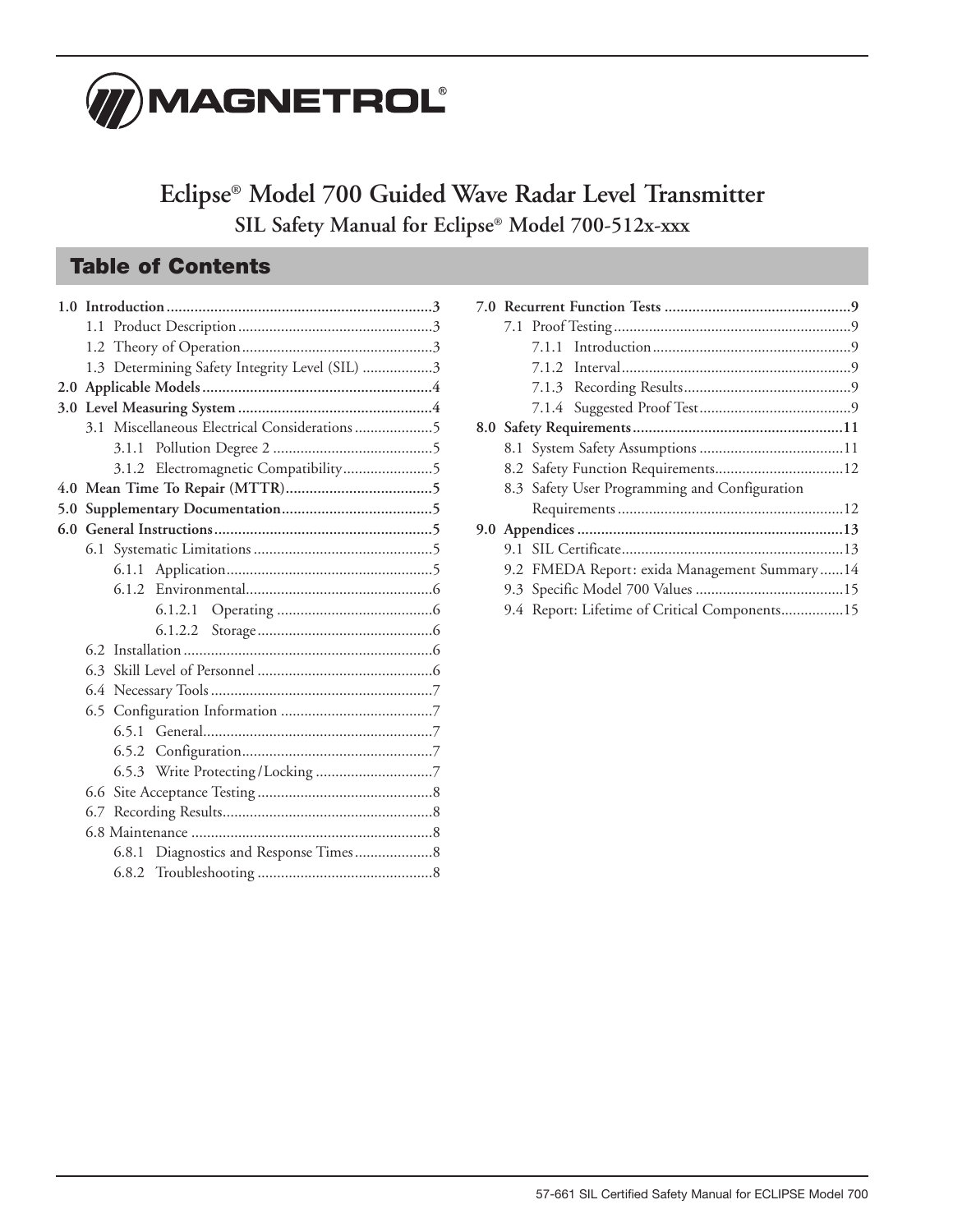# **1.0 Introduction**

### **1.1 Product Description**

The ECLIPSE Model 700 Guided Wave Radar Level Transmitter is a two-wire, loop-powered 24 VDC level transmitter based on Guided Wave Radar (GWR) technology.

NOTE: For Safety Instrumented Systems usage, it is assumed that the 4–20 mA output is used as the safety variable.

The analog output from the Model 700 meets the NAMUR NE 43 standard (3.8 mA to 20.5 mA usable). The transmitter contains self-diagnostics and is programmed to drive the output to a user-selected failure state, either low or high, upon internal detection of a diagnostic indicator. The device can be equipped with or without an optional non-interfering graphic liquid crystal display (LCD).

Table 1 indicates the version of the ECLIPSE Model 700 transmitter that has been certified for SIL 2/3 applications.

### **1.2 Theory of Operation**

Guided Wave Radar is based upon the principle of TDR (Time Domain Reflectometry). TDR utilizes pulses of electromagnetic energy transmitted down a wave guide (probe). When a pulse reaches a liquid surface that has a higher dielectric constant than the air  $(\mathcal{E}_r = 1)$  in which it is traveling, a portion of the pulse is reflected. The transit time of the pulse is then measured via ultra high-speed timing circuitry that provides an accurate measure of the liquid level. The amplitude of the reflection depends on the dielectric constant of the product. The higher the dielectric constant, the larger the reflection.

### **Table 1 ECLIPSE Model Numbers**

| 1                         | <b>Transmitters:</b><br>Model 700, 700-512*-*** (HART)                                         |  |
|---------------------------|------------------------------------------------------------------------------------------------|--|
|                           | Hardware Version (or later)<br><b>Signal Board 030-9185 C</b><br><b>Power Board 030-9187 C</b> |  |
|                           | <b>Firmware Version</b><br>Model 700 HT 1.0aA.hex (or later)                                   |  |
| $\overline{2}$<br>Probes: |                                                                                                |  |
|                           | Refer to I/O Manual 57-660 for<br>complete probe offering.                                     |  |

**Table 2 SIL vs. PFDavg**

| <b>Safety</b><br><b>Integrity Level</b><br>(SIL) | <b>Target Average</b><br>probability of failure<br>on demand (PFDavg) |
|--------------------------------------------------|-----------------------------------------------------------------------|
|                                                  | $>10^{-5}$ to $< 10^{-4}$                                             |
|                                                  | $>10^{-4}$ to $< 10^{-3}$                                             |
|                                                  | $>10^{-3}$ to $< 10^{-2}$                                             |
|                                                  | $>10^{-2}$ to $< 10^{-1}$                                             |

### **Table 3 Minimum hardware fault tolerance Type B sensors, final elements and non-PE logic solvers**

| SFF                                       | <b>Hardware Fault</b><br>Tolerance (HFT) |                  |                  |
|-------------------------------------------|------------------------------------------|------------------|------------------|
|                                           |                                          |                  | 2                |
| None: $< 60\%$                            | Not<br>Allowed                           | SIL <sub>1</sub> | SIL <sub>2</sub> |
| Low: $60\%$ to $< 90\%$                   | SIL <sub>1</sub>                         | SIL <sub>2</sub> | SIL <sub>3</sub> |
| IMedium: $90\%$ to $\langle 99\% \rangle$ | SIL <sub>2</sub>                         | SIL <sub>3</sub> |                  |
| High: $\geq 99\%$                         | SIL <sub>3</sub>                         |                  |                  |

### **1.3 Determining Safety Integrity Level (SIL)**

Safety Instrumented System designers using the ECLIPSE Model 700 must verify their design per applicable standards, including IEC 61511-1.

Three limits must be met to achieve a given SIL level:

- 1. The PFDAVG numbers for the entire Safety Instrumented Function (SIF) must be calculated. Table 2 shows the relationship between the Safety Integrity Level (SIL) and the Probability of Failure on Demand Average (PFD<sub>AVG</sub>).
- 2. Architecture constraints must be met for each subsystem. Table 3 can be used to determine the achievable SIL as a function of the Hardware Fault Tolerance (HFT) and the Safe Failure Fraction (SFF) for each subsystem in a safety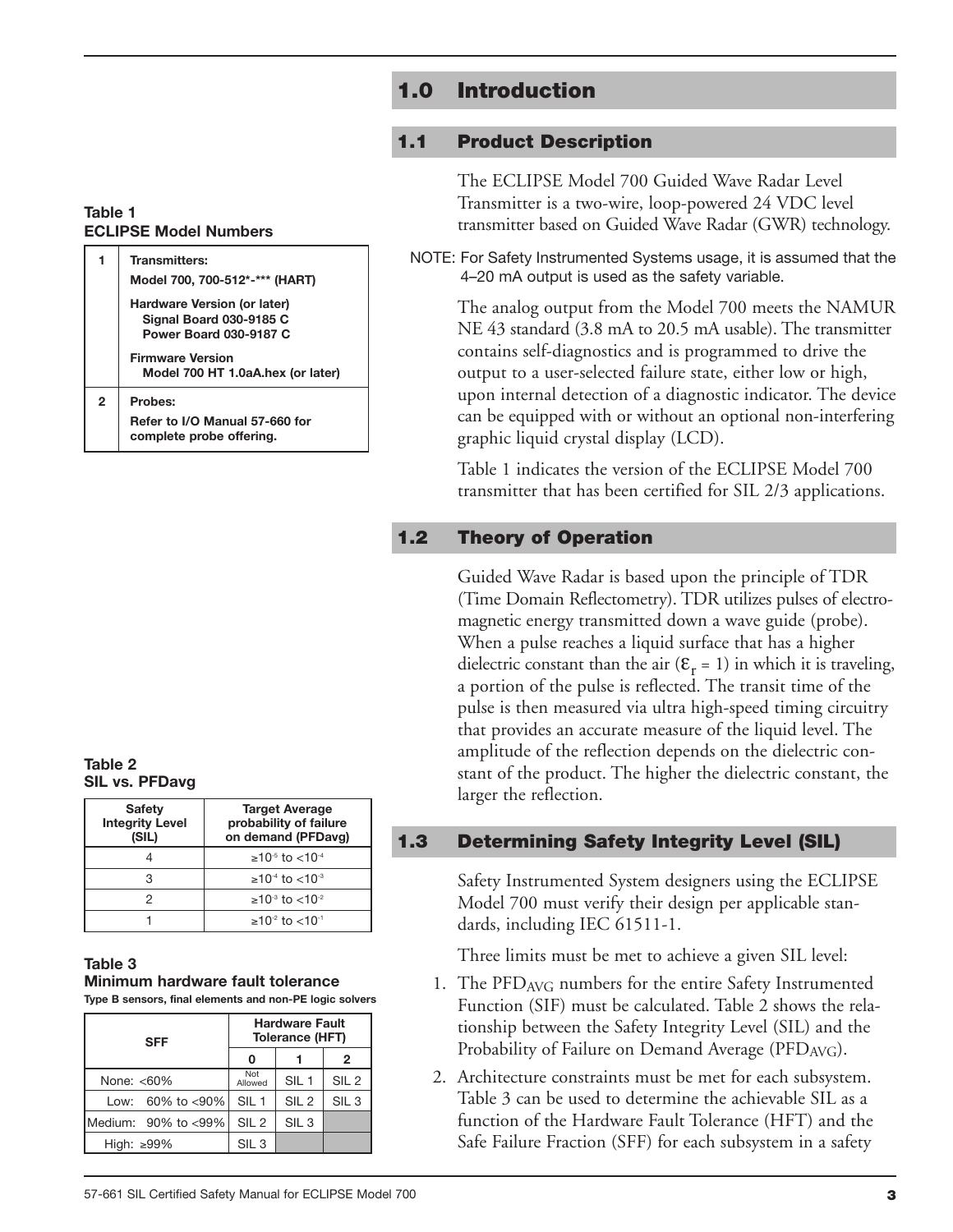system (Type B–complex components as per IEC 61508 Part 2) of which the level transmitter is just one component.

3. All products chosen for use in the SIF must meet the requirements of IEC 61508 for the given SIL Capability level or be justified based on proven in use data collected for each job.

The exSILentia tool from exida is recommended for design verification. This automatically checks all three limits and displays the results for any given design. The ECLIPSE Model 700 is in the exSILentia database. This tool contains all needed failure rate, failure mode, SIL Capability and common cause data as well as suggested proof test methods.

# **2.0 Applicable Models**

**Actuator**

 $\blacktriangleright$ 

**PACTware™ with Eclipse® DTM HART Modem**

> **Logic Unit**

**Eclipse® Model 700**

> This manual is only applicable to the HART versions of the ECLIPSE Model 700 transmitter shown in Table 1.

NOTE: Ensure that the Model 700 transmitter and probe are installed as a set matched by the Serial Number shown on the name plates.

# **3.0 Level Measuring System**

The diagram at left shows the structure of a typical measuring system incorporating the ECLIPSE Model 700 transmitter. This SIL 2/3 Certified device is only available with an analog signal (4–20 mA) with HART communications; and, the measurement signal used by the logic solver can be the analog 4–20 mA signal proportional to the Level, Interface Level or Upper Layer Thickness.

- For fault monitoring, the logic unit must recognize both high alarms ( $\geq$  21.5 mA) and low alarms ( $\leq$  3.6 mA).
- If the logic solver loop uses intrinsic safety barriers, caution must be taken to ensure the loop continues to operate properly under the low alarm condition.
- The only unsafe mode is when the unit is reading an incorrect level within the  $4-20$  mA range ( $> \pm 2\%$  deviation).
- MAGNETROL defines the faulted mode as one in which the 4–20 mA current is driven out of range (i.e., less than 3.6 mA or greater than 21.5 mA).
- Volume and flow are not included in the safety function for the ECLIPSE Model 700.
- The 4–20 mA output signal can be configured for overrange per NAMUR NE43.



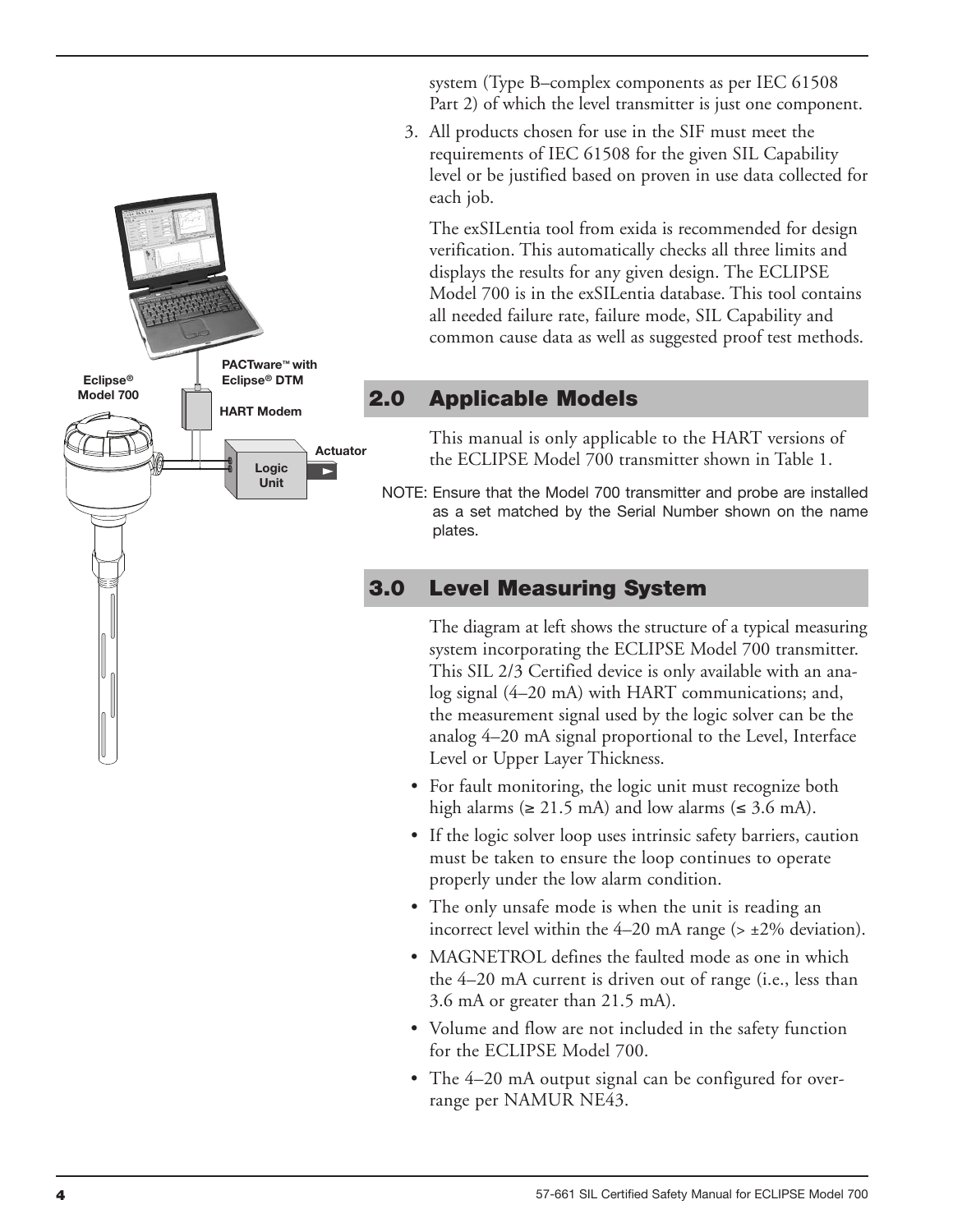### **3.1 Miscellaneous Electrical Considerations**

Following are miscellaneous electrical issues to be considered in a safety system.

### **3.1.1 Pollution Degree 2**

The ECLIPSE Model 700 transmitter is designed for use in a Category II, Pollution Degree 2 installation, which is defined by a nonconductive pollution of the sort where occasionally a temporary conductivity caused by condensation must be expected.

This is the usual pollution degree used for equipment being evaluated to IEC/EN 61010.

### **3.1.2 Electromagnetic Compatibility**

The ECLIPSE Model 700 is designed to meet the requirements of EN 61326 and NAMUR NE21.

### **4.0 Mean Time To Repair (MTTR)**

SIL determinations are based on a number of factors including the Mean Time To Repair (MTTR). The analysis for the ECLIPSE Model 700 is based on a MTTR of 24 hours.

### **5.0 Supplementary Documentation**

- The ECLIPSE Model 700 Installation and Operating Manual 57-660 must be available to ensure proper installation of the transmitter.
- The following Electronic Device Description File is required if HART is used:
	- Manufacturer Code 0x56
	- Model 700 Type 0x56DC, device revision 1, DD revision 1.
- For device installations in a classified area, the relevant safety instructions and electrical codes must be followed.

### **6.0 General Instructions**

### **6.1 Systematic Limitations**

The following instructions must be observed to avoid systematic failures:

### **6.1.1 Application**

Choosing the proper Guided Wave Radar (GWR) probe is the most important decision in the application process.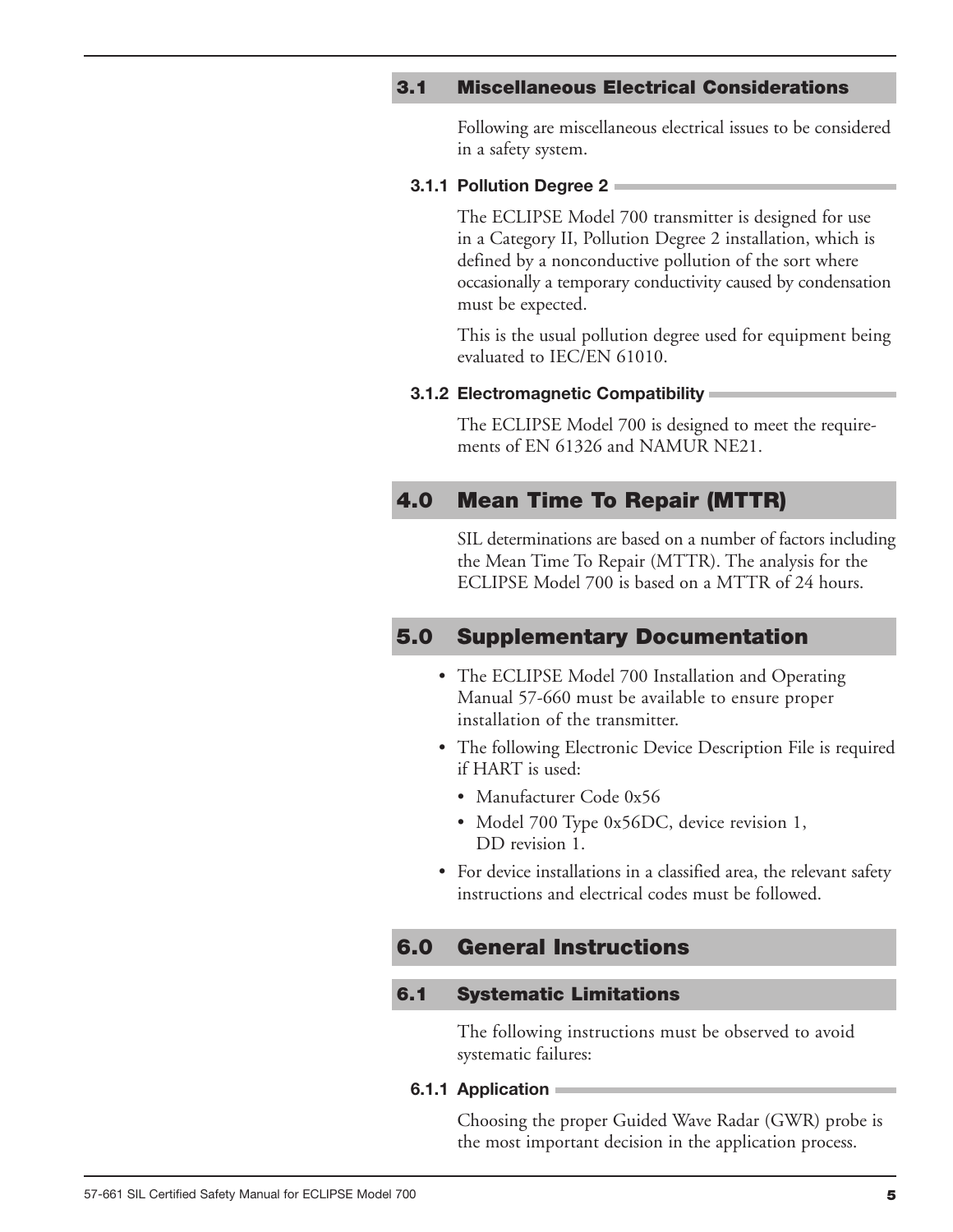Coaxial and single element (rod or cable) are the two basic configurations. As the probe configuration establishes fundamental performance characteristics, the probe for use with the ECLIPSE Model 700 transmitter should be selected as appropriate for the application.

The Model 700 is designed for use in many applications in process industries. Consult factory for assistance with probe options.

Careful selection of probe design and materials for a specific application will minimize media buildup on the probe.

Refer to Installation and Operating Manual 57-660 for more information.

### **6.1.2 Environmental**

Refer to Installation and Operating Manual 57-660 for Environmental limitations.

### 6.1.2.1 Operating

The operating temperature range for the Model 700 transmitter is -40 to +175 °F (-40 to +80 °C).

### 6.1.2.2 Storage

The device should be stored in its original shipping box and not be subjected to temperatures outside the storage temperature range of -50 to +185 °F (-46 to +85 °C).

### **6.2 Installation**

Refer to the Model 700 Installation and Operating Manual 57-660 manual for complete installation instructions.

- Contains information on the use, changing and resetting of the password-protection function.
- Provides menu selection items for configuration of the transmitter as a level sensing device.
- Offers configuration recommendations.
- Input voltage and loop resistance must be within the safe operating area of the device.

### **6.3 Skill Level of Personnel**

Personnel following the procedures of this safety manual should have technical expertise equal to or greater than that of a qualified Instrument Technician.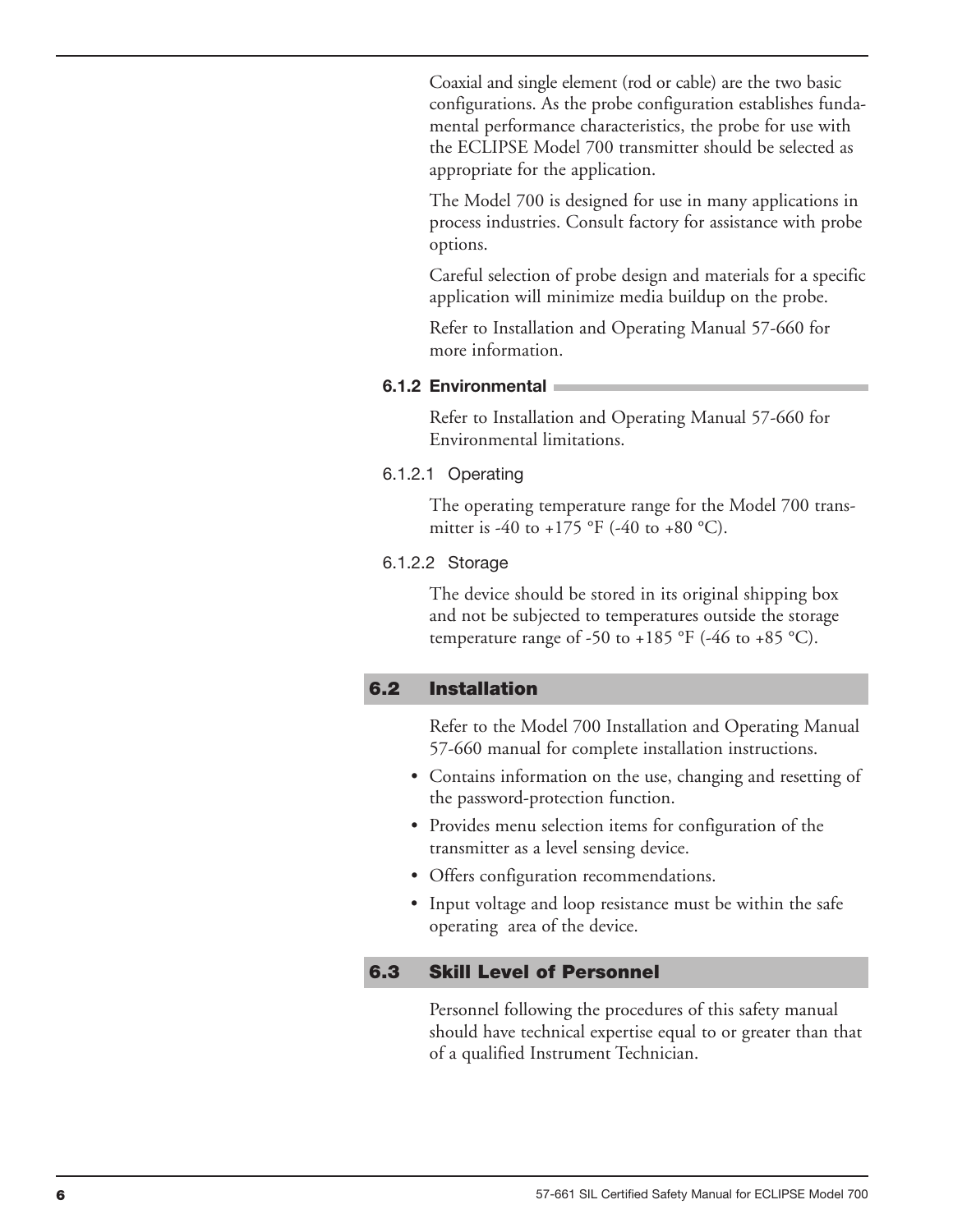### **6.4 Necessary Tools**

Following are the necessary tools needed to carry out the prescribed procedures:

- Open-wrenches or adjustable wrench to fit the process connection size and type.
	- Coaxial probe: 1<sup>1/2</sup>" (38mm)
	- Single rod probes:  $1\frac{7}{8}$ " (47mm)
	- Torque wrench is highly desirable
- Flat-blade screwdriver
- Cable cutter and <sup>3/3</sup><sup>"</sup> (2.5mm) hex wrench (7y1 flexible probes only)
- Digital multimeter or digital volt/ammeter
- 24 VDC power supply, 23 mA minimum

### **6.5 Configuration Information**

### **6.5.1 General**

The ECLIPSE Model 700 transmitter can be configured via the local display, a HART compatible handheld terminal, or a PC using PACT*ware™* and the associated DTM.

### **6.5.2 Configuration**

Ensure the Model 700 transmitter has been properly configured for the application and probe. Special consideration should be given to the following configuration parameters:

**Dielectric Range:** Ensure this is set to "1.7–3.0" for the majority of typical hydrocarbon applications or "Below 1.7" for propane and butane applications.

**Failure Alarm:** DO NOT choose HOLD for this parameter as a Fault will not be annunciated on the current loop.

**Blocking Distance:** This value MUST be Zero for overfill applications. Consult factory prior to making any changes.

**Analog Output Mode:** Ensure this is set to ENABLED.

**Level Threshold Mode:** Set to FIXED VALUE if used in a hydrocarbon application with any possibility of water bottoms.

**User Password:** Must be changed to a specific value other than Zero.

### **6.5.3 Write Protecting / Locking**

The Model 700 transmitter can be protected with a numerical password between 0 and 59,999.

NOTE: Default Password  $= 0 =$  Password disabled.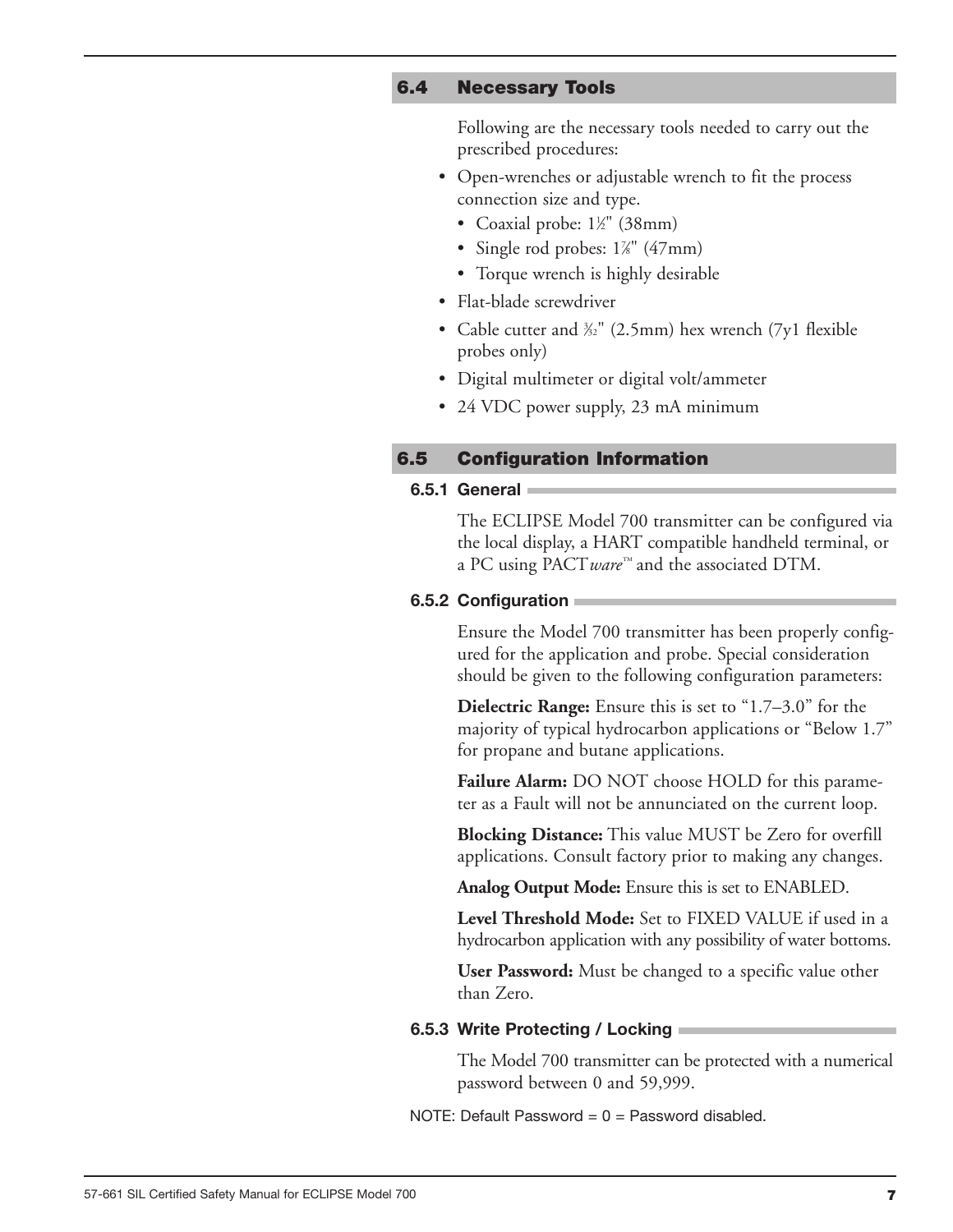Refer to the Model 700 Installation and Operating Manual Bulletin 57-660 for additional information on password protection.

For an SIS system, it is required that, after configuration of the system is complete, a password is utilized to prevent inadvertent changes to the device.

#### **6 . 6 Site Acceptance Testing**

To ensure proper operation after installation and configuration, a site acceptance test should be completed. This procedure is identical to the Proof Test Procedure described in Section 7.1.4.

#### **6 . 7 Recording Results**

Results of Site Acceptance Testing must be recorded for future reference.

#### **6 . 8 Maintenance**

With no moving parts to wear out or lose tolerance, routine maintenance is not required.

### 6.8.1 Diagnostics and Response Times

Continuous internal diagnostics are present within the ECLIPSE Model 700 transmitter. In the event a Fault is detected, a message will appear on the LCD and the output current will be driven to 3.6 mA or 22mA depending on how the FAULT parameter is configured.

- A) Start-up Time:
	- a. From application of power to normal operating mode: 8 seconds
	- b. From application of power to Fault mode: 29 seconds or less (Assuming a Fault is present upon start-up)
- B) Diagnostic Test Interval: 15 seconds
	- a. This is defined as the time from the normal operating mode to the Fault mode upon the occurrence of a fault.
- C) Safety Function Response Time: 3 seconds (with Damping=0)

### **6.8.2 Troubleshooting**

Report all failures to the MAGNETROL Technical Support Department.

Refer to the Model 700 Installation and Operating Manual Bulletin 57-660 for troubleshooting device errors.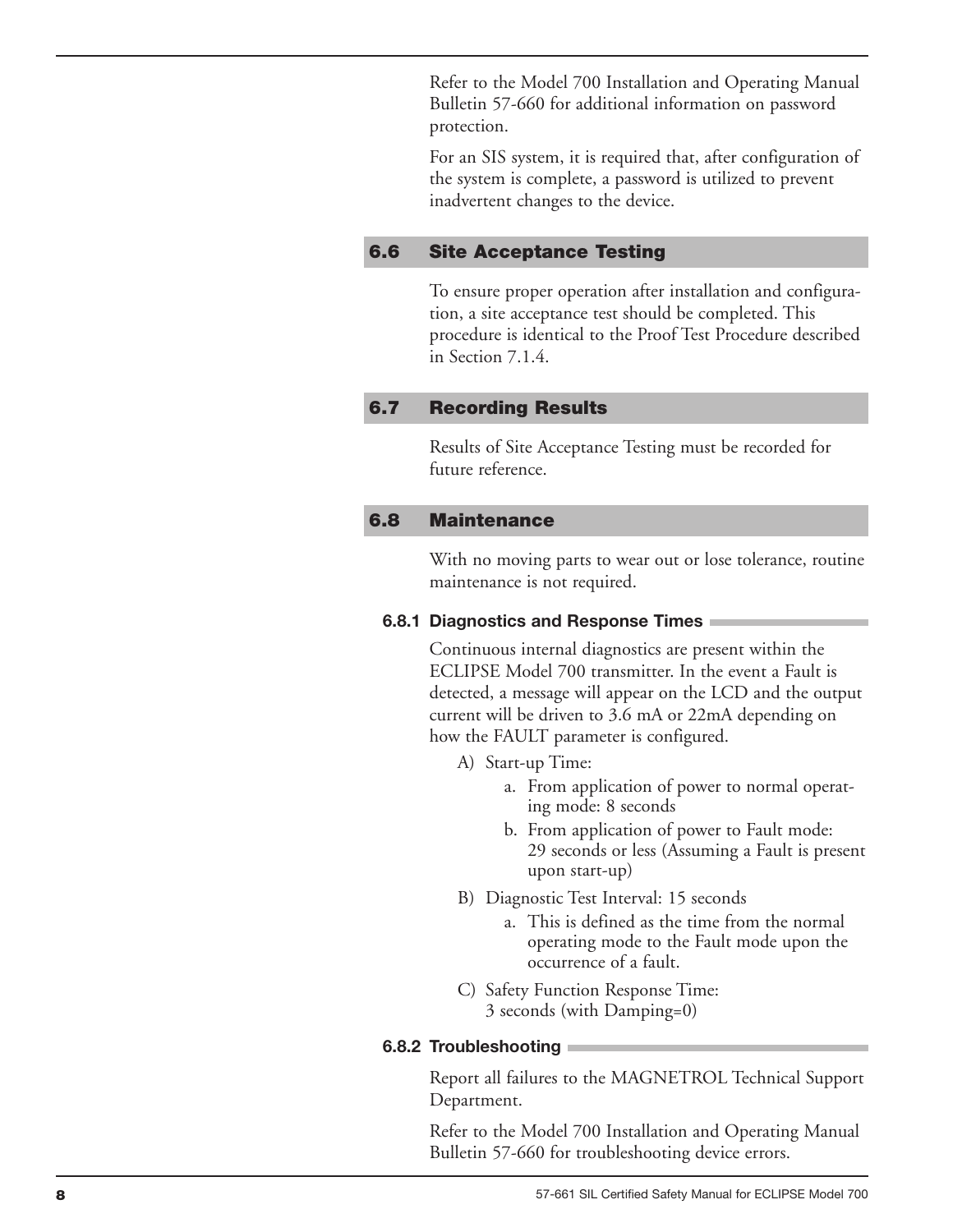- As there are no moving parts in this device, the only maintenance required is the SIL Proof Test.
- Firmware can only be upgraded by factory personnel.

# **7.0 Recurrent Function Tests**

### **7.1 Proof Testing**

### **7.1.1 Introduction**

Following is the procedure utilized to detect Dangerous Undetected (DU) failures.

### **7.1.2 Interval**

To maintain the appropriate Safety Integrity Level of a Safety Instrumented System, it is imperative that the entire system be tested at regular time intervals (shown as TI in the appropriate standards). The suitable SIL for the Model 700 transmitter is based on the assumption that the end user will carry out this test and inspection at least once per year.

NOTE: It is the responsibility of the owner/operator to select the type of inspection and the time period for these tests.

### **7.1.3 Recording Results**

Results of the Proof Test should be recorded for future reference.

### **7.1.4 Suggested Proof Test**

The suggested proof test below, in combination with the built-in automatic diagnostics, will detect 97.7% of possible DU failures in Model 700-512x-xxx.

| <b>Step</b> | <b>Action</b>                                                                                                                                                                                                                                                                                                                                                                                         |  |  |
|-------------|-------------------------------------------------------------------------------------------------------------------------------------------------------------------------------------------------------------------------------------------------------------------------------------------------------------------------------------------------------------------------------------------------------|--|--|
|             | Bypass the PLC or take other action to avoid a false trip.                                                                                                                                                                                                                                                                                                                                            |  |  |
|             | Inspect the unit in detail outside and inside for physical damage or evidence of environmental or<br>process leaks                                                                                                                                                                                                                                                                                    |  |  |
|             | a.) Inspect the exterior of the Unit housing. If there is any evidence of physical damage that may<br>impact the integrity of the housing and the environmental protection, the unit should be repaired<br>or replaced.                                                                                                                                                                               |  |  |
|             | b.) Inspect the interior of the unit. Any evidence of moisture, from process or environment, is an<br>indication of housing damage, and the unit should be repaired or replaced.                                                                                                                                                                                                                      |  |  |
|             | Use the unit's DIAGNOSTICS menu to observe Present Status, and review EVENT HISTORY in the<br>Event Log. Up to 10 events are stored. The events will be date and time stamped if the internal clock is<br>set and running. It is suggested that the internal clock be set at the time of commissioning of the unit.<br>If the clock is set at the time of the proof test, event times are calculated. |  |  |
| З           | a.) Choose the menu DIAGNOSTICS / Present Status.<br>i.) Present Status should indicate OK.                                                                                                                                                                                                                                                                                                           |  |  |
|             | b.) Choose the menu DIAGNOSTICS / EVENT HISTORY/ Event Log<br>i.) Any FAULT or WARNING messages must be investigated and understood.<br>ii.) Corrective actions should be taken for FAULT messages.<br>continued on next page                                                                                                                                                                         |  |  |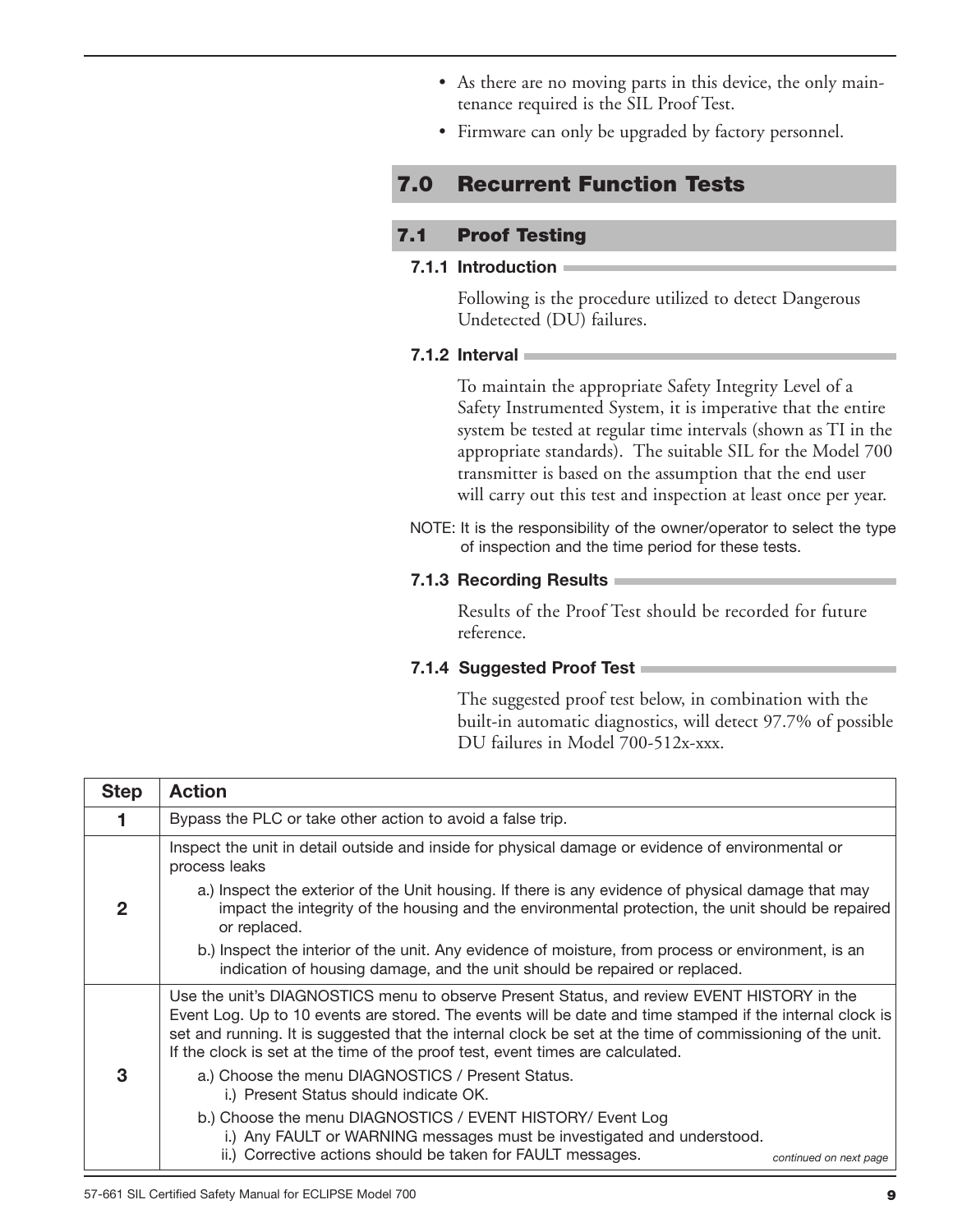| <b>Step</b>    | <b>Action</b>                                                                                                                                                                                                                                                                                                                                                                                                                                                                                                                                                                                                                                                                                                                                                                                                                                                                                                                                                                                                                                                                                                                                                                                                                                                                                                                                                                                                                                                    |
|----------------|------------------------------------------------------------------------------------------------------------------------------------------------------------------------------------------------------------------------------------------------------------------------------------------------------------------------------------------------------------------------------------------------------------------------------------------------------------------------------------------------------------------------------------------------------------------------------------------------------------------------------------------------------------------------------------------------------------------------------------------------------------------------------------------------------------------------------------------------------------------------------------------------------------------------------------------------------------------------------------------------------------------------------------------------------------------------------------------------------------------------------------------------------------------------------------------------------------------------------------------------------------------------------------------------------------------------------------------------------------------------------------------------------------------------------------------------------------------|
|                | Use the DIAGNOSTICS menu to perform a "CURRENT LOOP TEST". Select DIAGNOSTICS /<br>ADVANCED DIAGNOSTICS / TRANSMITTER TESTS / Analog Output Test to change the output loop<br>current and confirm the actual current matches the value chosen.                                                                                                                                                                                                                                                                                                                                                                                                                                                                                                                                                                                                                                                                                                                                                                                                                                                                                                                                                                                                                                                                                                                                                                                                                   |
| 4              | a.) Send a HART command to the transmitter (or use the local interface) to go to the high alarm<br>current output, 22 mA, and verify that the analog current reaches the valve.<br>i.) This step tests for compliance voltage problems such as low supply voltage or increased<br>wiring resistance.<br>ii.) This also tests for current loop control circuitry and adjustment problems.<br>b.) Send a HART command to the transmitter (or use the local interface) to go to the low alarm<br>current output, 3.6 mA, and verify that the analog current reaches the valve.<br>i.) This step tests for high quiescent current and supply voltage problems.                                                                                                                                                                                                                                                                                                                                                                                                                                                                                                                                                                                                                                                                                                                                                                                                       |
|                | ii.) This also tests for current loop control circuitry and adjustment problems.<br>c.) Exit the "Analog Output Test" and confirm that the output returns to its original state—with the<br>proper loop current as indicated and controlled by the unit.                                                                                                                                                                                                                                                                                                                                                                                                                                                                                                                                                                                                                                                                                                                                                                                                                                                                                                                                                                                                                                                                                                                                                                                                         |
| 5              | Use the DIAGNOSTICS menu to observe the present Echo Curve. Confirm that the ECHO Waveform is<br>normal. The echo curve is dependent on the type of probe, the installation conditions and the level of<br>process on the probe. Comparison of the present Echo Curve to the one stored at the time of commis-<br>sioning the unit gives additional confidence of the normal operation of the unit. Use of the DTM and<br>digital communications is necessary for comparison of echo curves.<br>a.) Select DIAGNOSTICS/ ECHO CURVE/ View Echo Curve<br>i.) Observe the present Echo Curve, identify the characteristic portions of the waveform related<br>to the FIDUCIAL, Process level, End of Probe and other features.<br>ii.) Confirm that the FIDUCIAL appears acceptable. Confirm the FIDUCIAL is located where<br>expected.<br>iii.) Confirm that the signal from the process level appears normal and is located as expected.<br>iv.) Verify that the baseline of the waveform is smooth and flat.<br>v.) Compare to Echo Curve from commissioning in the FIDUCIAL area.<br>b.) Access the Fiducial Ticks and Fiducial Strength values in the menu: DIAGNOSTICS /<br>ADVANCES DIAGNOSTICS / INTERNAL VALUES<br>i.) Observe and record:<br>1.) Fiducial Ticks _<br>2.) Fiducial Strength ______<br>ii.) Confirm that these values match the previous values.<br>1.) Fiducial Ticks differs within $\pm 100$<br>2.) Fiducial Strength differs within ±15 |
| 6              | Perform two-point calibration check of the transmitter by applying level to two points on the probe and<br>compare the transmitter display reading and the current level value to a known reference measurement.                                                                                                                                                                                                                                                                                                                                                                                                                                                                                                                                                                                                                                                                                                                                                                                                                                                                                                                                                                                                                                                                                                                                                                                                                                                 |
| $\overline{7}$ | If the calibration is correct the proof test is complete. Proceed to step 9.                                                                                                                                                                                                                                                                                                                                                                                                                                                                                                                                                                                                                                                                                                                                                                                                                                                                                                                                                                                                                                                                                                                                                                                                                                                                                                                                                                                     |
| 8              | If the calibration is incorrect, remove the transmitter and probe from the process. Inspect the probe for<br>buildup or clogging. Clean the probe, if necessary. Perform a bench calibration check by shorting the<br>probe at two points. Measure the level from the bottom of the probe to the two points and compare to<br>the transmitter display and current level readings.<br>a.) If the calibration is off by more than 2%, contact the factory for assistance.                                                                                                                                                                                                                                                                                                                                                                                                                                                                                                                                                                                                                                                                                                                                                                                                                                                                                                                                                                                          |
|                | b.) If the calibration is correct, the proof test in complete.<br>c.) Re-install the probe and transmitter.                                                                                                                                                                                                                                                                                                                                                                                                                                                                                                                                                                                                                                                                                                                                                                                                                                                                                                                                                                                                                                                                                                                                                                                                                                                                                                                                                      |
| 9              | Restore loop to full operation.                                                                                                                                                                                                                                                                                                                                                                                                                                                                                                                                                                                                                                                                                                                                                                                                                                                                                                                                                                                                                                                                                                                                                                                                                                                                                                                                                                                                                                  |
| 10             | Remove the bypass from the safety PLC to restore normal operation.                                                                                                                                                                                                                                                                                                                                                                                                                                                                                                                                                                                                                                                                                                                                                                                                                                                                                                                                                                                                                                                                                                                                                                                                                                                                                                                                                                                               |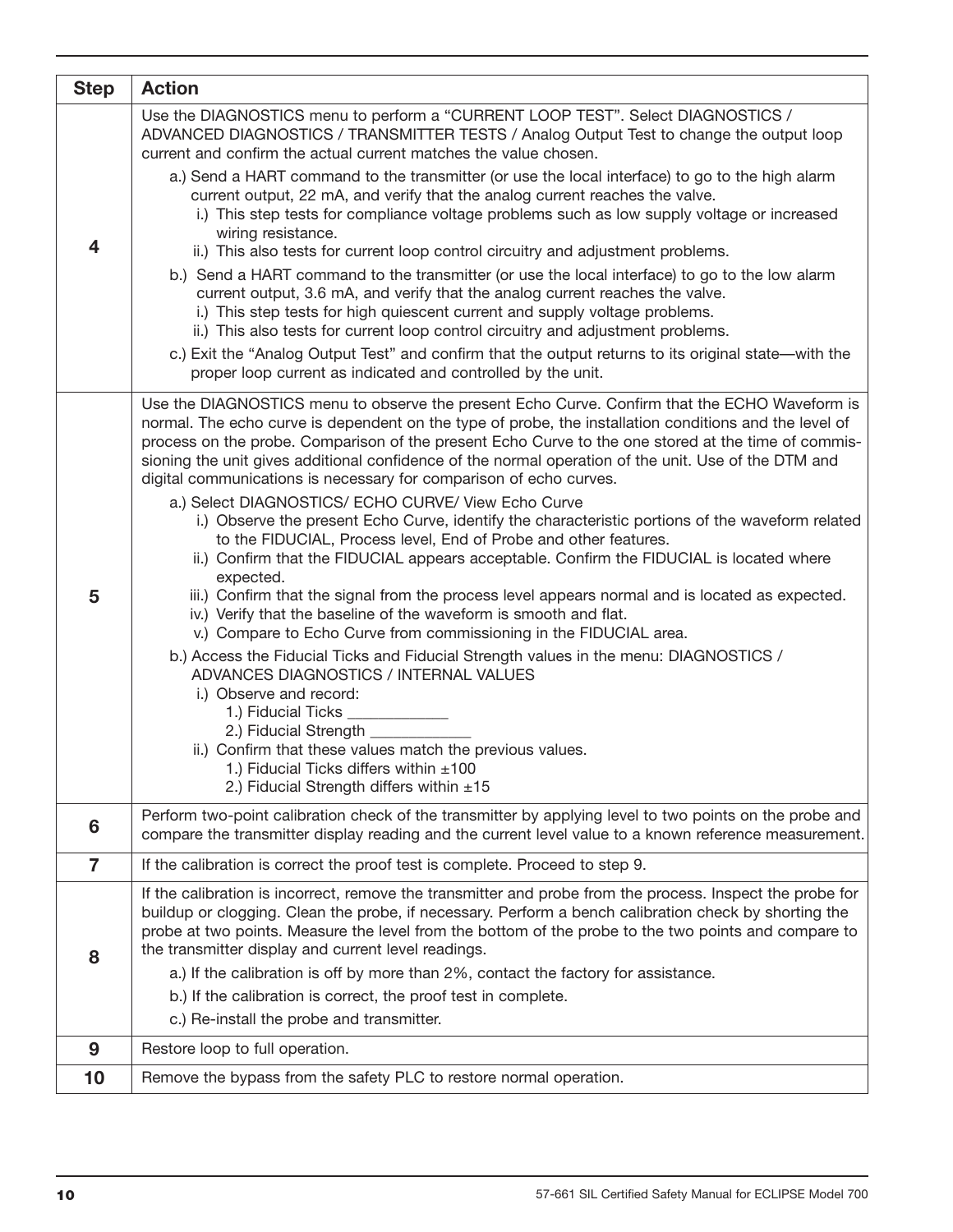# **8.0 Safety Requirements**

This section specifies those safety characteristics allocated to the ECLIPSE Model 700 that are conditions for its acceptance as a SIL certified device.

NOTE: This SIL evaluation has assumed that the customer will be able to acknowledge an over- or under-current condition via the Logic Solver.

### **8.1 System Safety Assumptions**

The System Safety Assumptions provide a list of safety relevant assumptions made on the usage of the product over the safety life cycle of a user Safety Integrity Function, SIF. Magnetrol cannot directly control the user life cycle of a SIF using this product but needs to have assumptions on how the product will be used. It is important that users have full knowledge of these assumptions to ensure they are met when using the product as part of a SIF. This is to ensure the product is used in a manner consistent with the safety design.

This section only lists product specific assumptions and is not intended to specify measures required of the end user that are standard requirements for safety applications.

### **Assumptions for Safety**

The user SIF will detect and properly handle annunciation of detected fault conditions signaled by the alarm level output according to the specific requirements of the SIF.

Proper operation of the Eclipse Model 700 is dependent on having the voltage across the transmitter terminals meet the Safe Operating Area requirements during normal operation.

A user SIF integrating the Eclipse Model 700 current loop output will detect faulted field wiring and other faults resulting in a current loop value signal outside of the specified range and take proper actions to maintain safety integrity according to the specific requirements of the SIF.

Optional Local User Interface will not be relied upon by the end user SIF during normal operation and will be considered non-interfering to the safety function.

HART communications will not be relied upon by the end user for the SIF normal operation and will be considered non-interfering to the safety function.

The impact of end user configured damping values is not included in the published safety (function) response time. (The end user must consider this as part of overall time response of the SIF.)

The end user will independently verify all changes to end user configured parameters and validate the safety functionality prior to reliance on the product for safety protection.

The end user will enable the User Password to lock out any end user modifiable configuration parameters available via the Local User Interface during normal operation.

The end user will enable the User Password to lock out any end user modifiable configuration parameters available via the HART interface during normal operation.

The end user will have proper procedures in place to ensure safe operation over the product life cycle.

The end user will ensure the device is properly installed per the product literature. The proper probe will be used for the application with the transmitter properly connected to the probe.

The end user must not select HOLD for the alarm output.

Loop Current mode must be enabled.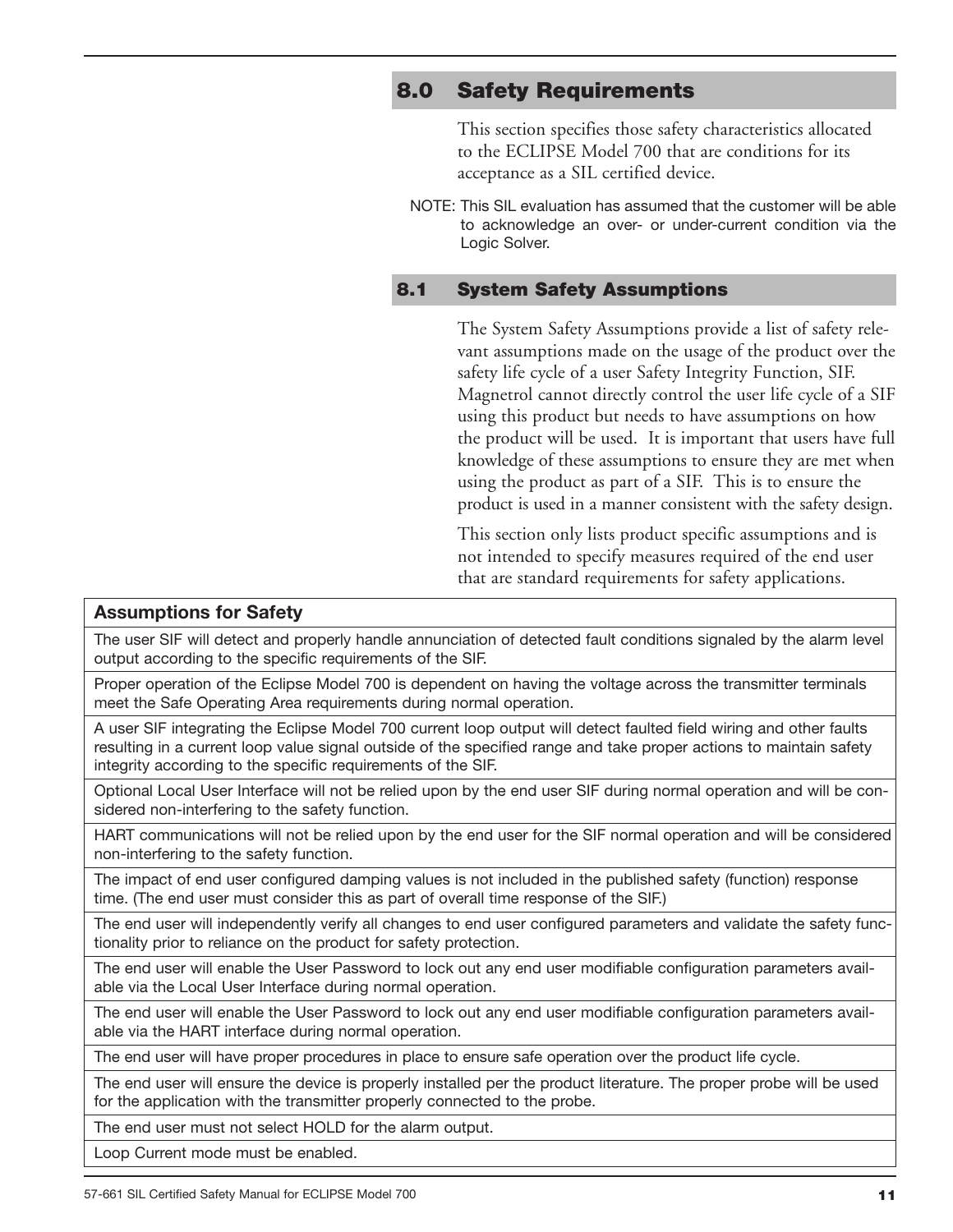### **8.2 Safety Function Requirements**

This section lists the Safety Function Requirements that specify what safety relevant functionality is to be performed for implementation of the safety integrity function and also to maintain the desired level of safety integrity. These requirements may also rule out particular functionality for SIF usage that could lead to designs that are difficult to validate for deterministic performance or safety integrity.

### **Safety Function Requirement**

Upon application of power and successful initialization, the Eclipse Model 700 **shall** enter the Normal Mode or Faulted Mode of operation.

Upon application of power and successful initialization, the Eclipse Model 700 **shall** enter the Normal Mode operation within 8 seconds.

Upon application of power and successful initialization, the Eclipse Model 700 **shall** enter the Faulted Mode of operation in less than 29 seconds.

The Eclipse Model 700 **shall** transition to the Faulted Mode from the Normal Mode within the Diagnostic Test Interval after a diagnostic event occurs. The safety function will respond to a change from the user's process within the safety (function) response time.

The Eclipse Model 700 **shall** transition to the Faulted Mode from the Normal Mode within the Diagnostic Test Interval of 15 seconds after a diagnostic event occurs.

The safety function output of the Eclipse Model 700 **shall** respond to a change from the user's process within the safety (function) response time of 3 seconds assuming Damping is set to 0.

The Eclipse Model 700 **may** leave the Faulted Mode when all diagnostics are clear.

### **8.3 Safety User Programming and Configuration Requirements**

The Safety User Programming and Configuration Requirements provide the requirements for field configuration of the device required to create and maintain SIF configurations. These requirements should provide the necessary guidance to ensure that the engineering environment will meet both the intended market and safety certification requirements, along with guidance and user restrictions documented in the safety manual.

### **Safety User Programming Requirement**

Setup, configuration, and maintenance functionality for the Eclipse Model 700 **shall** be supported by the non-interfering HART communications interface.

Setup, configuration and maintenance functionality for the Eclipse Model 700 **shall** be supported by the optional Local User Interface.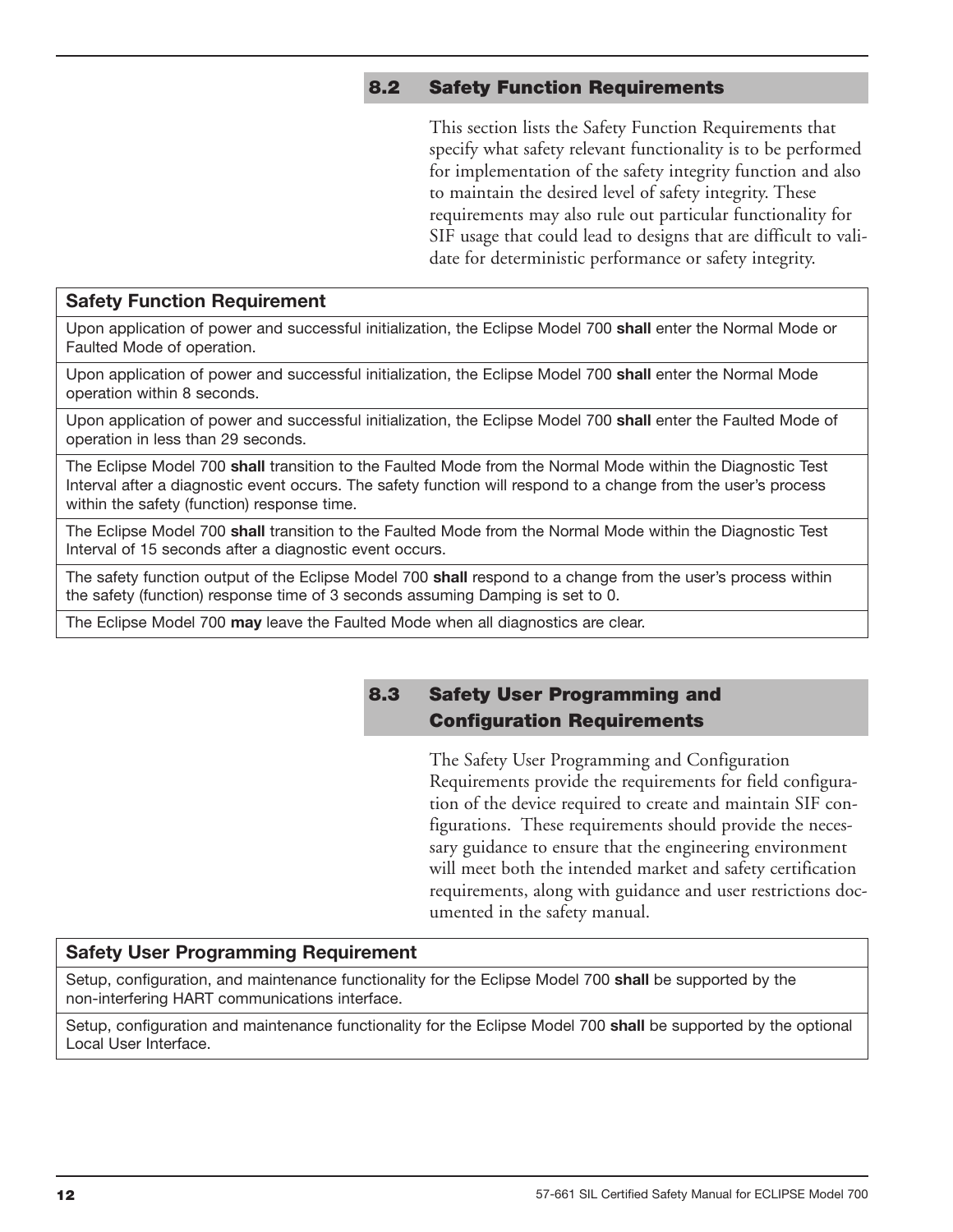# **9.0 Appendices**

# **9.1 SIL Certificate**

| Certificate / Certificat / Zertifikat / 合格証<br>Systematic Capability: SC 3 (SIL 3 Capable)<br>SIL 2 @ HFT=0; SIL 3 @ HFT = 1; Route $2_H$<br>Random Capability: Type B Element<br>PFD <sub>AVG</sub> and Architecture Constraints<br>MAG 1905028 C001 | 8<br>λoυ<br>The product has met manufacturer design process requirements of Safety<br>A Safety Instrumented Function (SIF) designed with this product must not<br>Integrity Level (SIL) 3. These are intended to achieve sufficient integrity<br>The SIL limit imposed by the Architectural Constraints must be met for<br>672<br><b>Joo</b><br>must be verified for each application<br>each element. This element meets exida criteria for Route 2 <sub>H</sub> .<br>63<br>$\lambda$ su<br>against systematic errors of design by the manufacturer.<br>0<br>Àsp<br>be used at a SIL level higher than stated.<br>IEC 61508 Failure Rates in FIT*<br>Application/Device/Configuration<br>$FIT = 1$ failure / $109$ hours<br><b>Systematic Capability:</b><br>Random Capability:<br>Model 700GWR | 57-661.0 Eclipse Model 700-512X-XXX SIL Certified Safety Manual IO<br>must be verified via a calculation of PFD <sub>ava</sub> considering redundant architectures,<br>repair time and the specific failure rates of all products included in the SIF. Each<br>The Safety Integrity Level (SIL) of an entire Safety Instrumented Function (SIF)<br>proof test interval, proof test effectiveness, any automatic diagnostics, average<br>element must be checked to assure compliance with minimum hardware fault<br>Page 2 of 2<br>The following documents are a mandatory part of certification:<br>MAG 19-05-028 R002 V1R0 Assessment Report<br>tolerance (HFT) requirements.<br>Assessment Report:<br><b>SIL Verification:</b><br><b>Safety Manual:</b> |
|-------------------------------------------------------------------------------------------------------------------------------------------------------------------------------------------------------------------------------------------------------|--------------------------------------------------------------------------------------------------------------------------------------------------------------------------------------------------------------------------------------------------------------------------------------------------------------------------------------------------------------------------------------------------------------------------------------------------------------------------------------------------------------------------------------------------------------------------------------------------------------------------------------------------------------------------------------------------------------------------------------------------------------------------------------------------|------------------------------------------------------------------------------------------------------------------------------------------------------------------------------------------------------------------------------------------------------------------------------------------------------------------------------------------------------------------------------------------------------------------------------------------------------------------------------------------------------------------------------------------------------------------------------------------------------------------------------------------------------------------------------------------------------------------------------------------------------------|
| Eclipse 700GWR Level Transmitter<br>Certificate / Certificat<br>/ 合格証<br>exida hereby confirms that the:<br>MAG 1905028 C001<br><b>Zertifikat</b>                                                                                                     | Eclipse 700GWR Level<br><b>Transmitter</b><br>Systematic Capability: SC 3 (SIL 3 Capable)<br>The Eclipse 700GWR Level Transmitter will measure level and<br>SIL 2 @ HFT=0; SIL 3 @ HFT = 1; Route 2 <sub>H</sub><br>Random Capability: Type B Element<br>and meets requirements providing a level of integrity to:<br>Magnetrol International, Inc.<br>transmit a corresponding signal within the stated safety<br>Has been assessed per the relevant requirements of:<br>PFD <sub>AVG</sub> and Architecture Constraints<br>must be verified for each application<br>IEC 61508 : 2010 Parts 1-7<br>Aurora, IL - USA<br>Safety Function:<br>accuracy.                                                                                                                                            | D Z I N O<br>80 N Main St<br>Sellersville, PA 18960<br>T-002 V5R3<br>The unit must be properly designed into a Safety Instrumented<br>Evaluating Assessor<br>Certifying Assessor<br><u>Wava K.L.</u><br>Function per the Safety Manual requirements<br>Page 1 of 2<br><b>Application Restrictions:</b>                                                                                                                                                                                                                                                                                                                                                                                                                                                     |
| exida                                                                                                                                                                                                                                                 | Revision 1.0 February 25, 2020<br>61508<br>Surveillance Audit Due<br>CERTIFIED<br>The manufacturer<br>may use the mark:<br>July 1, 2022<br><b>J CAPP</b>                                                                                                                                                                                                                                                                                                                                                                                                                                                                                                                                                                                                                                         | PRODUCT CERTIFICATION BODY<br>PRODUCT CERTIFICATION BODY                                                                                                                                                                                                                                                                                                                                                                                                                                                                                                                                                                                                                                                                                                   |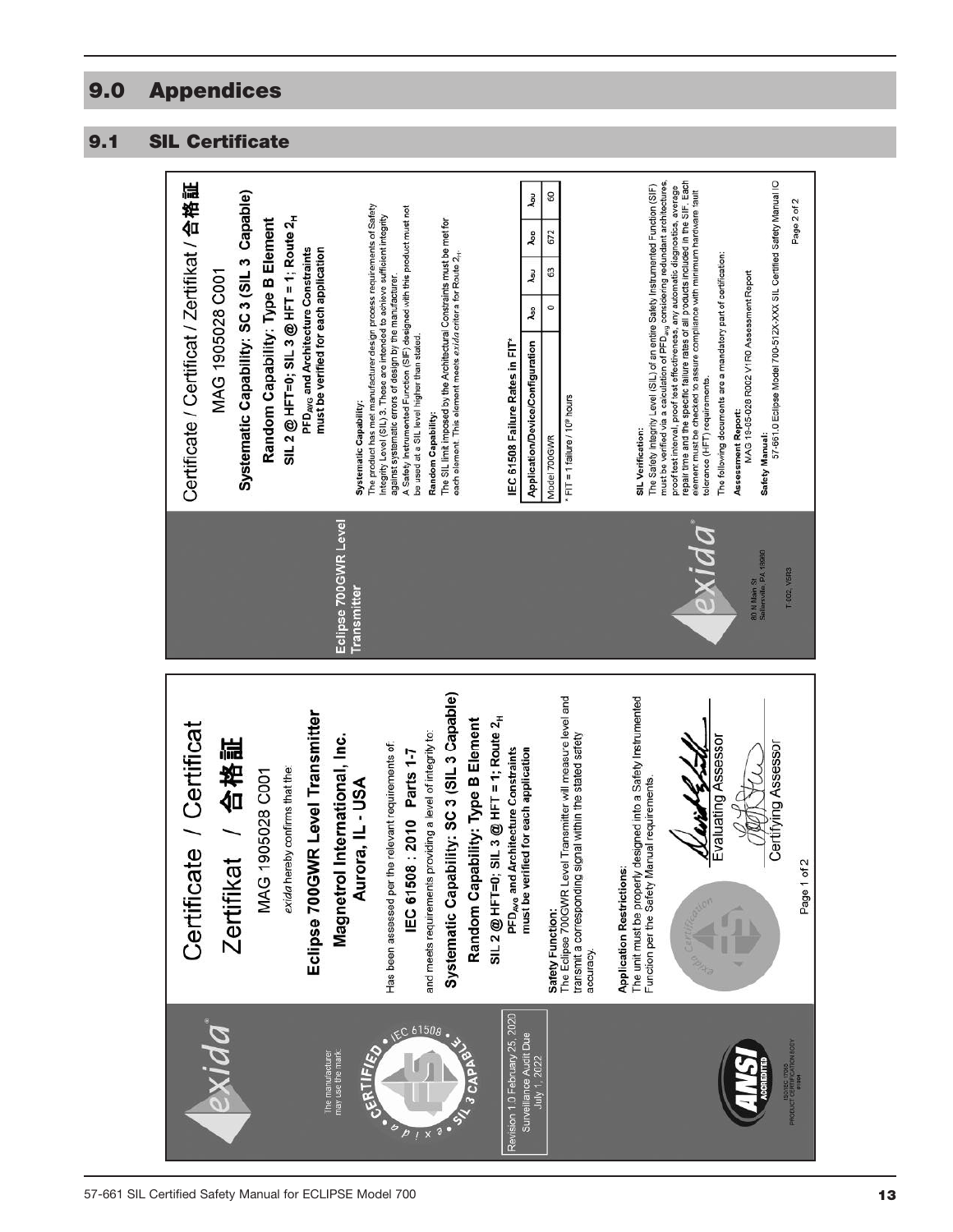

### **9.2 FMEDA Report: exida Management Summary**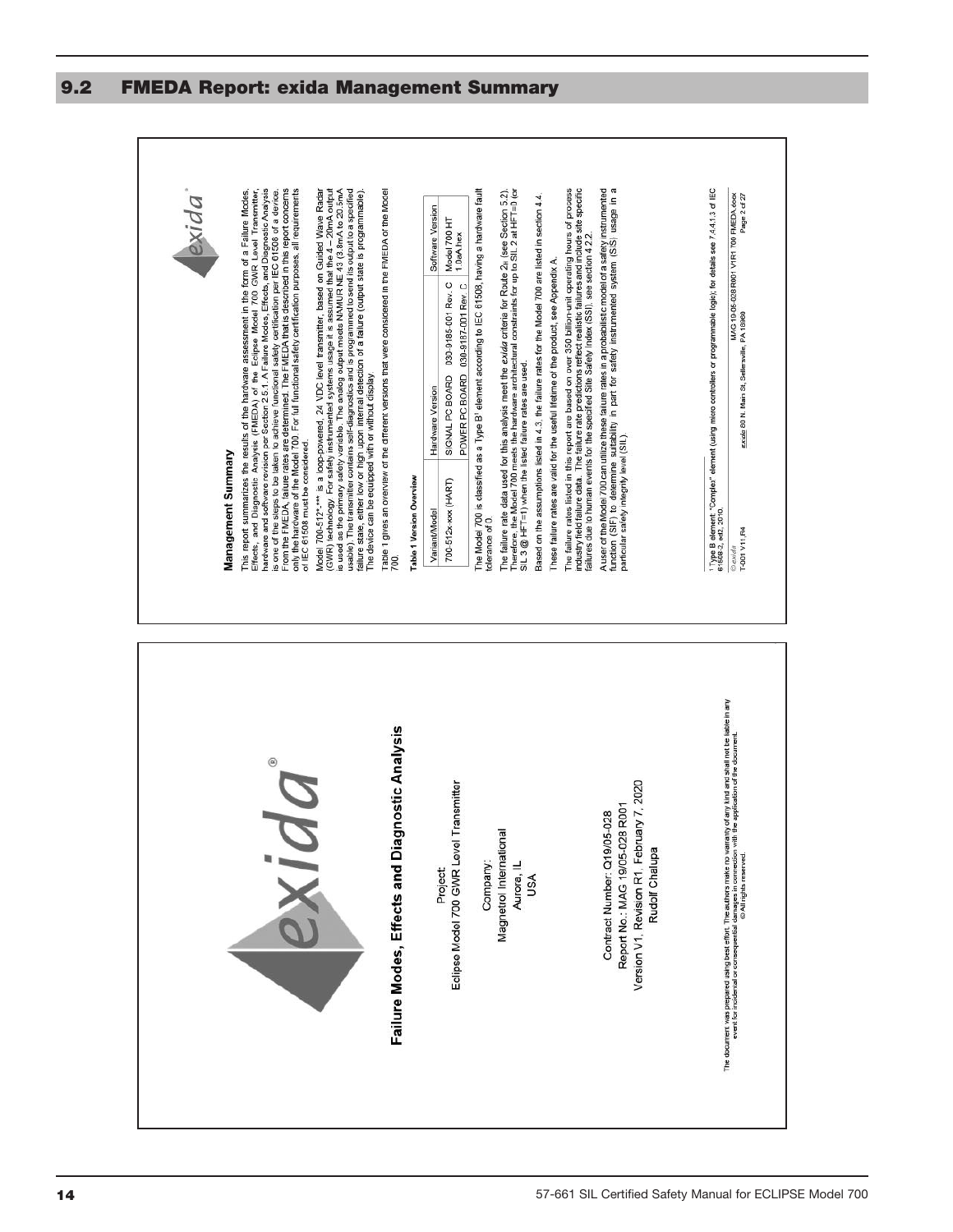### **9.3 Specific Model 700 Values**

| <b>Product</b>     | <b>ECLIPSE</b><br>Model 700-512x-xxx |
|--------------------|--------------------------------------|
| <b>SIL</b>         | SIL <sub>2</sub>                     |
| <b>HFT</b>         |                                      |
| <b>SFF</b>         | 92.4%                                |
| PFD <sub>avg</sub> | Refer to FMEDA report                |

### **9.4 Report: Lifetime of Critical Components**

According to section 7.4.9.5 of IEC 61508-2, a useful lifetime, based on experience, should be assumed.

Although a constant failure rate is assumed by probabilistic estimation method, this only applies provided that the useful lifetime of components is not exceeded. Beyond their useful lifetime the result of the probabilistic calculation method is therefore meaningless, as the probability of failure significantly increases with time. The useful lifetime is highly dependent on the subsystem itself and its operating conditions.

The assumption of a constant failure rate is based on the bathtub curve. Therefore it is obvious that the PFDavg calculation is only valid for components that have this constant domain and that the validity of the calculation is limited to the useful lifetime of each component.

The expected useful life of ECLIPSE Model 700-512x-xxx is at least 50 years.

It is the responsibility of the end user to maintain and operate the Model 700-512x-xxx per manufacturer's instructions. Furthermore, regular inspection should indicate that all components are clean and free from damage.

When plant experience indicates a shorter lifetime than indicated here, the number based on plant experience should be used.